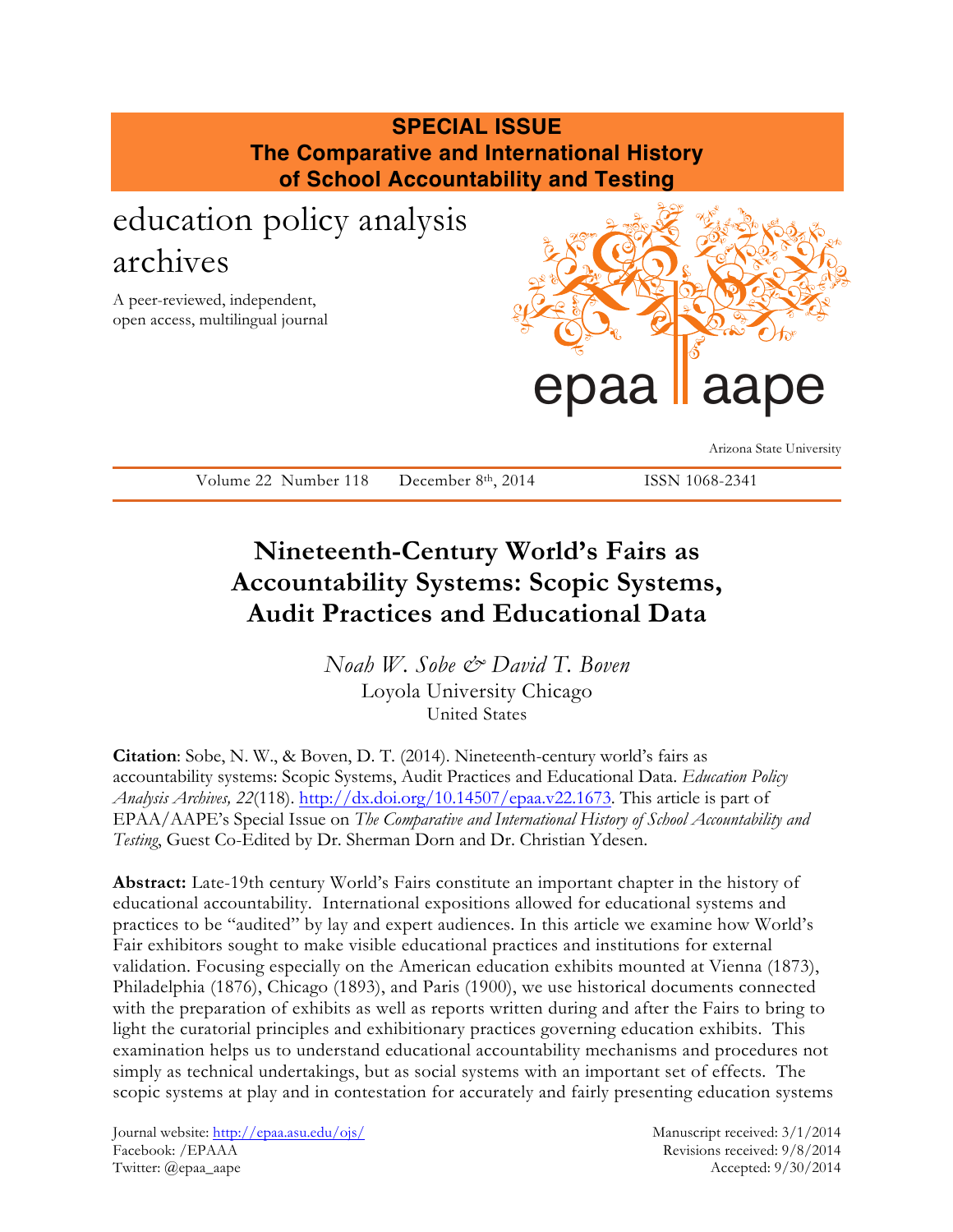for outside scrutiny did much to shape the national/international contexts within which school systems operate as well as in what directions educators and policymakers sought to direct/redirect schooling.

**Keywords**: accountability; history of education; world's fairs; international expositions; audit practices; comparative education.

#### **Las exposiciones mundiales del siglo XIX como sistemas educativos de rendición de cuentas: sistemas** *escopicos,* **prácticas de auditoría y datos educativos**

**Resumen**: las exposiciones mundiales de finales del siglo XIX fueron un capítulo importante en la historia de los modelos de responsabilidad educativa. Las exposiciones mundiales han permitido que los sistemas y las prácticas educativas fueran "auditadas" por legos y expertos. En este artículo, examinamos cómo los expositores comerciales trataron de hacer visibles las prácticas educativas e instituciones para la validación externa. Con especial referencia a las exhibiciones educativas estadounidenses en Viena (1873), Filadelfia (1876), Chicago (1893) y París (1900), utilizamos documentos históricos relacionados con la preparación de exposiciones, así como informes escritos durante y después de las exposiciones para examinar los principios de las prácticas curatoriales y expositivas que rigen exhibiciones educativas. Esta prueba nos ayuda a entender los mecanismos y procedimientos de rendición de cuentas educativa no sólo como empresas técnicas, sino como sistemas sociales con un importante conjunto de efectos. Sistemas *escópicos* se pusieron en juego y desafiaron los modelos de presentación de los sistemas educativos para ser sometidos a un escrutinio externo, y contribuyeron mucho para dar forma a los contextos nacionales/internacionales en los que operan los sistemas educativos, así como las direcciones en las que los educadores y los políticos trataron de dirigir y redirigir la educación .

**Palabras clave:** modelos de rendición de cuentas; historia de la educación; ferias mundiales; exposiciones internacionales; prácticas de auditoría; educación comparada.

#### **Feiras mundiais do século XIX como sistemas de responsabilidade educacional: sistemas**  *Scopicos***, práticas de auditoria e dados educacionais**

**Resumo**: Feiras mundiais do fim do século XIX constituíram um importante capítulo na história dos modelos de responsabilidade educacional. Exposições internacionais permitiram que os sistemas e práticas educativas fossem "auditadas" por leigos e especialistas. Neste artigo, vamos examinar como expositores de feiras do mundo procuraram fazer visíveis práticas educativas e instituições para validação externa. Com especial destaque para as exposições de ensino americanas montadas em Viena (1873), Filadélfia (1876), Chicago (1893) e Paris (1900), utilizamos documentos históricos relacionados com a preparação de exposições, assim como relatórios escritos durante e depois das Feiras trazer à luz os princípios de curadorias e práticas de exibição que regem exposições educativas. Este exame nos ajuda a entender os mecanismos e procedimentos de responsabilização educacional não apenas como empresas técnicas, mas como sistemas sociais com um importante conjunto de efeitos. Os sistemas escópicos em jogo e em contestação pela apresentação precisa e justa dos sistemas de ensino para escrutínio externo fez muito para moldar os contextos nacionais / internacionais dentro do qual operam os sistemas de ensino, bem como em que direções educadores e formuladores de políticas procuraram direcionar / redirecionar a escolarização. **Palavras-chave**: prestação de contas; história da educação; feiras mundiais; exposições internacionais; práticas de auditoria; educação comparada.

It is widely recognized by scholars that the World's Fairs of the late 19th century were important sites where cultural behaviors and expectations were formulated and policed – and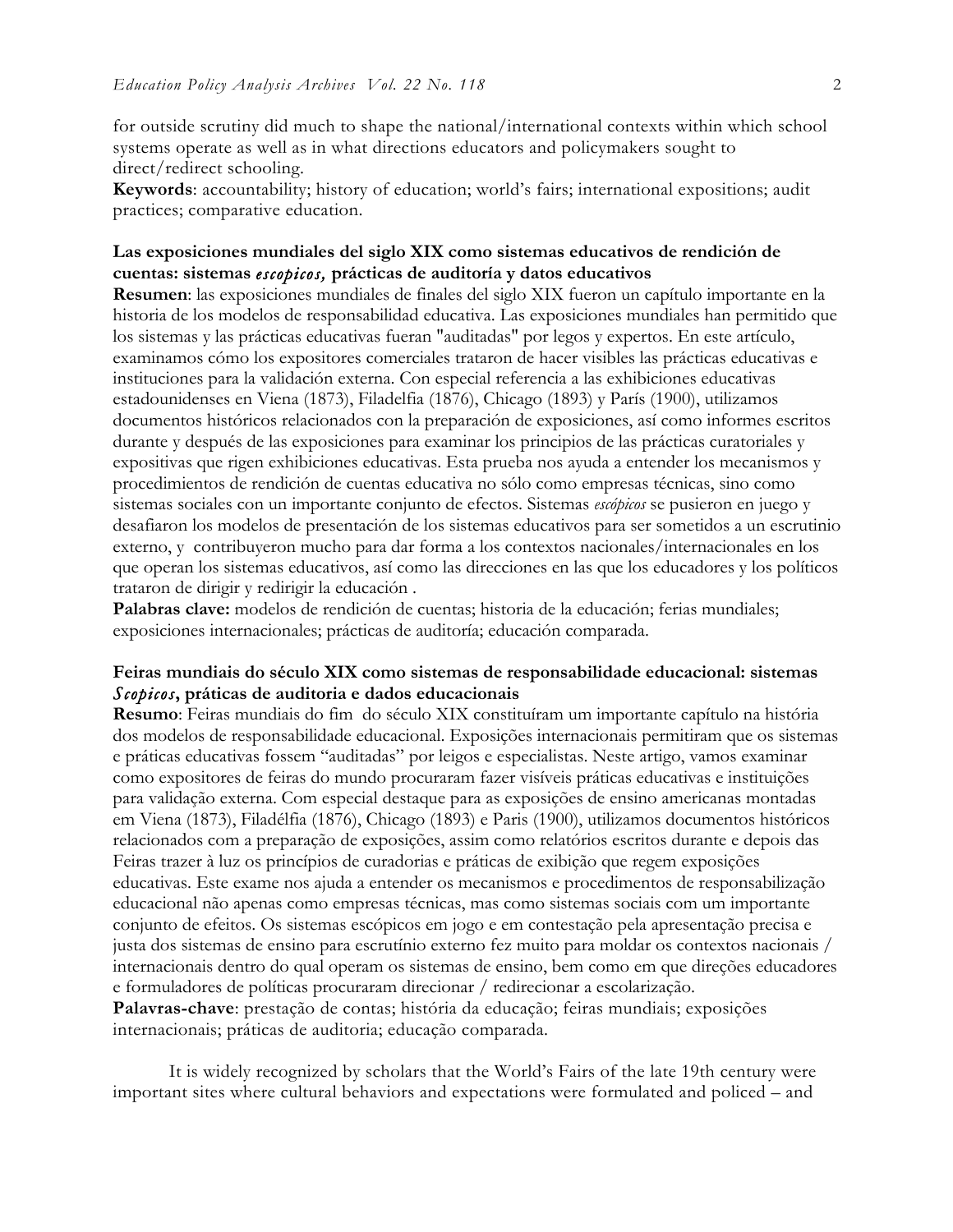also that the Fairs played an important role in the development of "modern" social and institutional structures, inclusive of schooling (Dittrich, 2010, 2013; Lawn, 2009; Sobe, 2004). Less recognized, however, are the ways that education exhibits at World's Fairs functioned as educational accountability systems. In this paper we examine the idea that these expositions can be considered to compose a "global scopic system" (Knorr-Cetina, 2008; Sobe & Ortegón, 2009; Sobe, 2013). Our focus here is on the ways that World's Fairs functioned like a prisms that focused light and attention on very carefully smoothed-out spaces of visibility. World's Fairs allowed for educational systems and practices to be "audited" by lay and expert audiences. This ambiguous dual presentation of an education system to both policymakers and the general public, as well as the international frame of reference in which it occurred, makes the late-19th century World's Fairs (i.e., Vienna 1873, Philadelphia 1876, Chicago 1893, Paris 1900) an important chapter in the history of educational accountability. Conceptualizing the education exhibits at 19th-century World's Fairs as "accountability systems" helps us understand accountability systems in education today.

The education exhibits at World's Fairs could include a sometimes-jumbled assortment of objects, documents and information. Exhibitors – whether nations, states/provinces, and occasionally cities or particular institutions – might showcase schoolhouse architecture, design, and ventilation systems; textbooks and other printed matter; globes, maps and other didactic devices; school desks and other items of furniture; as well as maps, charts, graphs, and posters that illustrated various educational aspects such as teacher training, the provisions for centralized and/or local administrative supervision, the geographic distribution of schools, and so forth. At the same time, exhibitors jockeyed with each other – both within a given exposition and across different expositions as they followed one another over the years – to present the most convincing, most reliable and most impressive illustrations of their education systems. The Fairs themselves were enormous international "spectacles" (e.g., Hoffenberg, 2001; Mitchell, 1991; Rydell, 1984) that can be considered quite purposeful social and cultural projections / productions. While exhibits might at times appeal to the emotions and the senses (Sobe, 2004), they focused on spectatorship and the deliberate projection of a museum-going type of visual experience.

In this paper we examine how World's Fair exhibits sought to make visible educational practices and institutions for external validation. In order to do this we examine documents connected with the preparation of exhibits as well as reports written during and after the Fairs. We are particularly interested in the curatorial principles and exhibitionary practices that governed the education exhibits at this particular series of World's Fairs. Our research has found that there was considerable variability in the kinds of objects, documents and information that was favored at particular moments across time. Yet, spanning this variety was an over-arching preoccupation with how best to make schooling visible. Below we will discuss several themes that emerge from our primary source data, including: (1) a tendency to talk about standardization and uniformity via quantification, (2) an on-going conversation about whether exhibits should feature educational products or educational processes, (3) a preoccupation with the question of sampling and whether exhibitors should aim to present the highest quality work or should aim for representativeness in their sampling, and (4) an overall emphasis on performativity, which was embedded in the widely circulating notion that if an exhibit *looked* good, that meant that schools *were* good. It is on the basis of all of these factors, the last one in particular, that we propose that the making-visible undertaken in nineteenth-century World's Fair education exhibits can be catalogued under the heading of audit and accountability systems.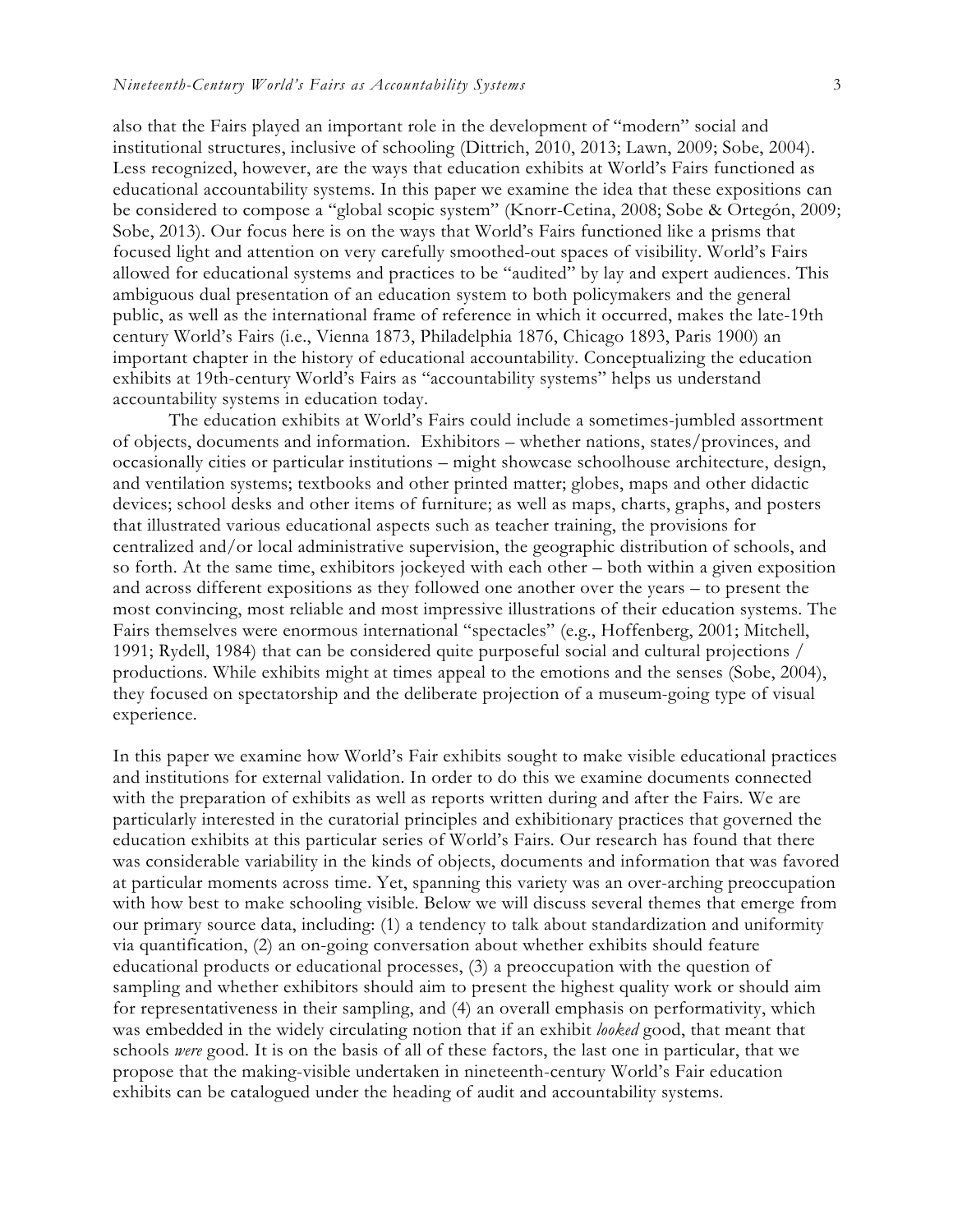#### **Rethinking Accountability Systems**

In contemporary educational research literature it is common to encounter the notion that policymakers, the educational bureaucracy and educational researchers need to work together to better implement "accountability systems" (e.g. Linn, 2003). Nonetheless, when we use the term "accountability system" in this paper it is not outcome measures, process variables and data-driven analysis that we are indexing. Instead, we are interested in thinking about the ways that educational accountability systems work as social systems which function in particular ways with particular effects (Sobe, 2012).

In approaching accountability as a social system we draw on the work of Michael Power (1994) who has offered a very compelling analysis of the explosion of audit practices in Britain at the end of the 20th century, remarking that this has involved:

…the spread of a distinct mentality of administrative control, a pervasive logic which has a life over and above specific practices. One crucial aspect of this is that many more individuals and organizations are coming to think of themselves as subjects of audit. (Power, 1994, p. 3)

Auditing practices emerge, Power proposes, "when accountability can no longer be sustained by informal relations of trust alone but must be formalized, made visible and subject to independent validation" (pp. 9-10). In an anthropological mode, he (1997, p. 123) also refers to auditing as a "ritual of verification," a characterization since taken up by many scholars. Shore and Wright proposed in 2000 that in the UK auditing had migrated across diverse domains much in the manner of what Raymond Williams would refer to as a keyword. It had become the "centre of a new semantic cluster" (Shore & Wright, 2000, p. 60) and exploded beyond its financial meaning to factor into the operations of a wide range of social institutions. In the US and in other settings it is accountability that is more popularly the master concept that describes and prescribes a particular mentality of administrative control. Yet there is a basic overlap in the ways that "accountability" has become ritualized, encapsulated in culture, and has emerged as a "commonsense" way of doing things. In fact, as education researchers like Taylor Webb (2005, 2006) have pointed out, the relational aspect of accountability (i.e., someone being held responsible for something) fades from the scene with surprising frequency. Though we judge this to be a travesty, in this paper we fixate on the ways that accountability so often collapses into a set of technical procedures, which – while they may not be linked to a democratic politics of holding decision-makers responsible – still do the tremendously consequential "political" work of establishing norms, constructing subjectivities and helping to establish what is and is not possible. Our aim is that a more accurate diagnosis of the politics of accountability will facilitate more effective and more democratic interventions on the part of educators, policymakers and researchers.

While they were of a different order, we are proposing that the educational exhibits at World's Fairs worked as audit and accountability "rituals of verification" in their own right. In place of the present-day mentality of administrative control that is disseminated in and through auditing/ accountability practices (and is often labeled as "neoliberal"), Fairs can be seen as spreading ideas about modernity and what it meant to be properly modern. In his description of the education exhibits at the 1893 World's Columbian Exposition Robert H. Bancroft, author of the Chicago Fair's official history, declared:

Here may be compared the systems of countries many thousands of miles apart, the systems developed under autocratic and republican rule, denominational systems with those of the state, all grouped within a few thousand yards of space, and yet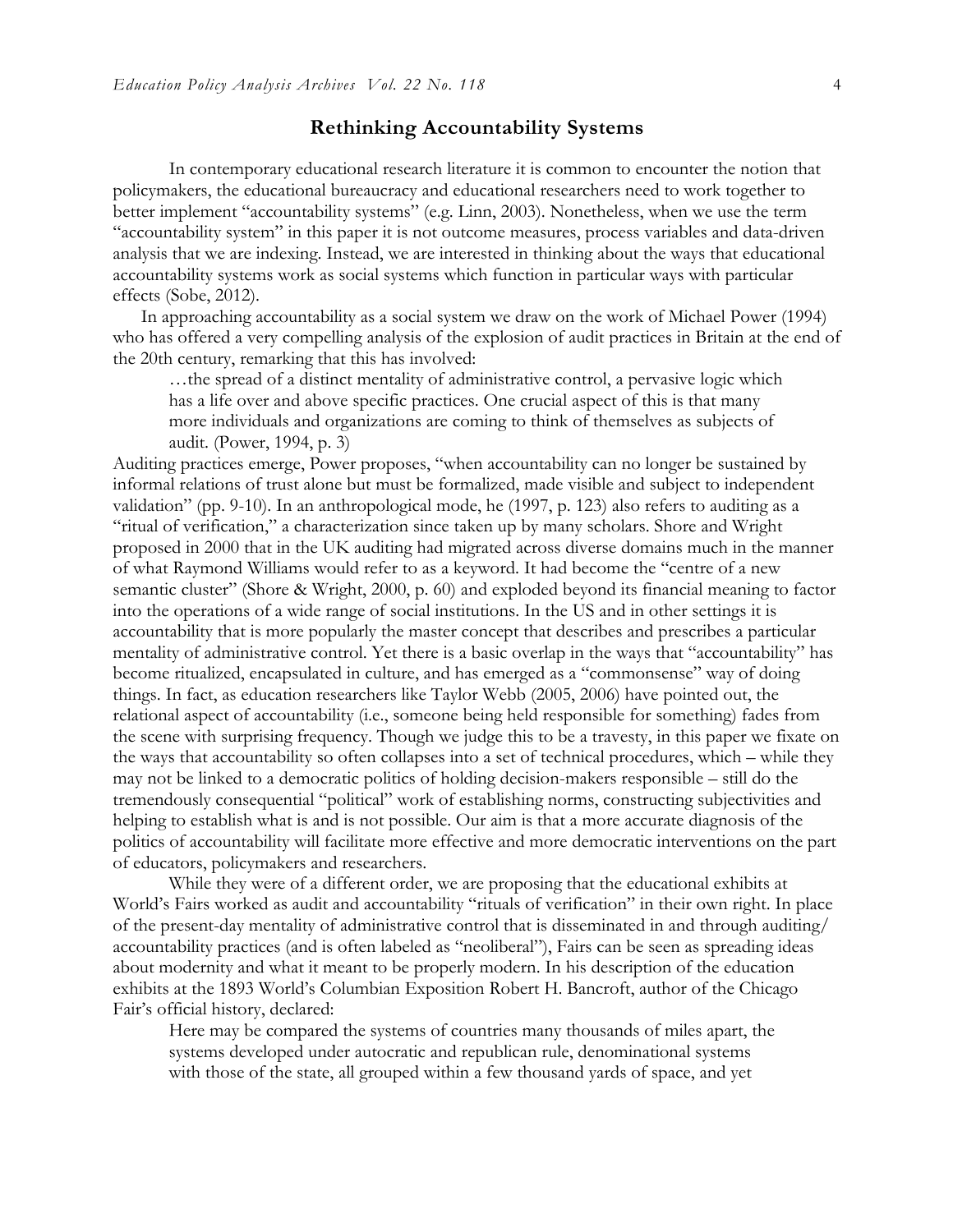presenting a clearer illustration of methods, appliances, and results than could be obtained from an extended tour of the world. (Bancroft, 1893, p. 252)

By bringing the distant and disparate into the same space and onto the same plane of visibility, the international Expositions of the late 19th century generated the matrices of comparative gestures that so powerfully informed the "reflexive modernization" endeavors of the era.

The early history of the field of comparative education, from the 17th through the mid-19th century, is one dominated by travelers' accounts where summaries of education systems in different lands were compiled – even, at times, according to pre-specified and standardized lists of questions (Sobe, 2002). By the end of the 19th century, taking an international comparative and an empiricallygrounded stance towards studying and reforming school systems had become diffused beyond an elite world of specialists. The exhibit halls of the international expositions form an often overlooked chapter in the history of comparative education, the examination of which makes our present era of global rankings, benchmarkings and international educational comparisons seem less anomalous and novel than it is sometimes taken to be. In like manner, the international Expositions form an important chapter in the comparative history of accountability in education – in that World's Fairs themselves were an educational accountability mechanism of considerable significance in shaping schooling and school reform/modernization projects around the globe at the close of the 19th century.

#### **Producing Education Exhibits / Producing Accounts of Schooling**

We have examined the curatorial principles and exhibitionary practices that guided those presenting at each of the major international Expositions held over the period 1873 to 1900, placing special emphasis on the American exhibits that were mounted at each Fair. A key concern across these three decades was how to make visible the operations of school systems and institutions for external validation. Though there were similarities and intense cross-referencing across the different events, no absolute agreement was reached on what precisely where the best ways to create accounts of schooling. What might be most noteworthy, however, is the impulse to render educational arrangements and practices auditable that pervades nearly all discussions of educational exhibits at World's Fairs. This impulse was notable in four distinct themes that we found in the primary sources. First, there was a tendency to talk about standardization and uniformity via information on educational systems that was in some ways quantifiably, or able to be expressed with numbers. Second, we observe an ongoing conversation about whether exhibits should feature the "products" or outcomes of schools or the "processes" and methods by which and through which different schools operated. Third, in instances where a decision was made to present educational products/outcomes, exhibitors became preoccupied with the question of how to select "results". A common debate, for example, was whether an exhibit should present the highest quality work or a representative sample of student work. Fourth, throughout these World's Fair education exhibits we witness an overarching emphasis on performativity and a conscious styling of education exhibits as an arena of performance in and of themselves that – as we see echoed in many contemporary international standardized testing projects – became increasingly divorced from actual educational practices and problems.

#### **Numbers and the Quantification of Education Systems**

One of the themes that emerged from our primary source data was a tendency to talk about standardization and uniformity of educational systems via quantification and statistical analysis. This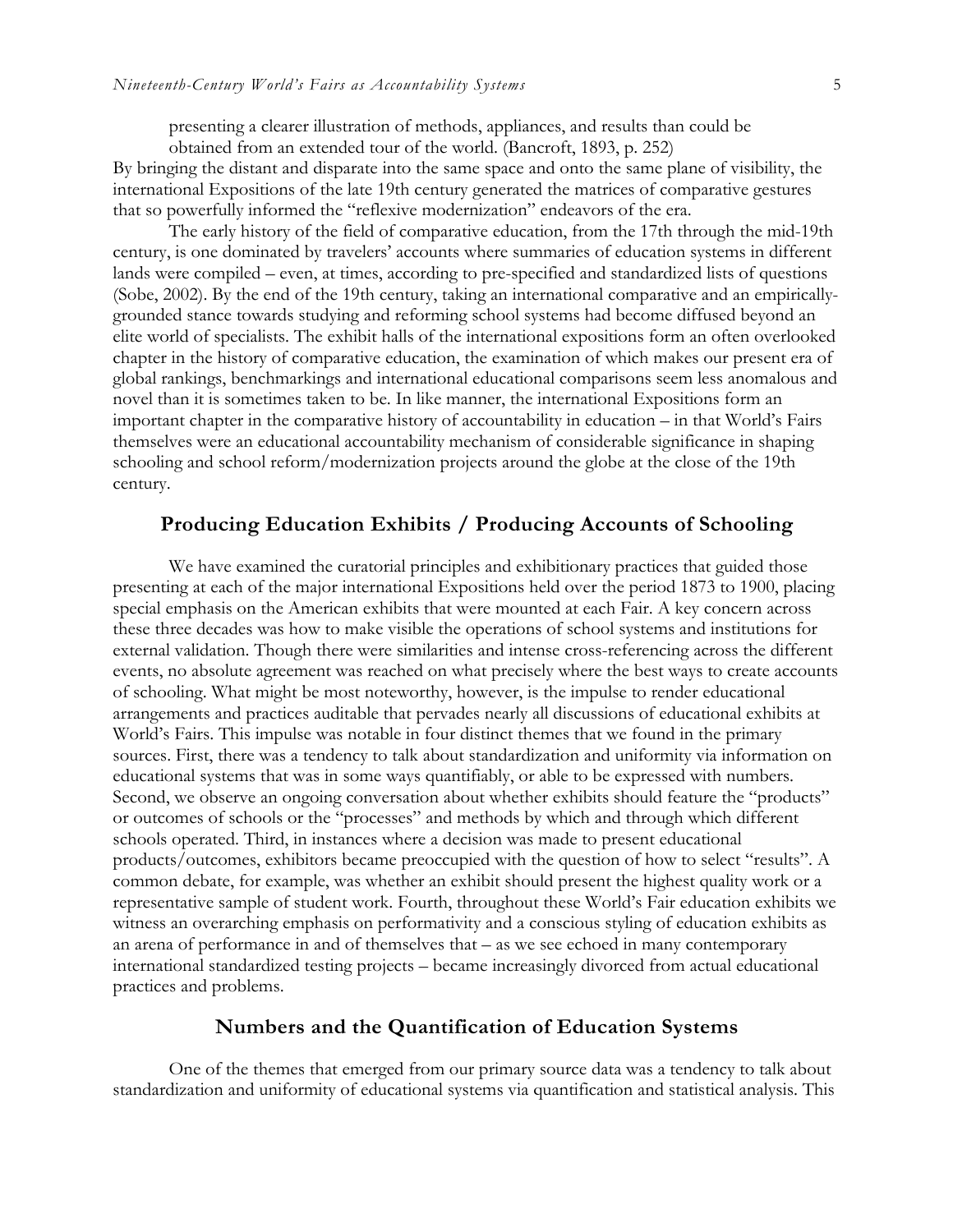was perhaps most evident at the *Weltausstellung* in Vienna in 1873. The organizers of "Group 26" requested exhibitors to present "all the arrangements and contrivances for the better nursing, training, and rearing of children" including the "history and statistics of a school" (Van Buren, 1872, pp. 22-23). This collection of statistical information was of great interest to the organizers of the educational group because it was seen as the best way to make plain the "great diversity which exists relative to the arrangements for public instruction in different [nation-]states" (Eaton, 1873, p. 52). In addition to school furniture, sanitary treatments, samples of penmanship, textbooks, and newspapers dealing with education, those developing the group asked states to bring statistics for – and models of – anything that could not be physically conveyed to Vienna (Eaton, 1872). However, each nation appears to have internally organized and selected their exhibit materials in a different manner. Only the host country's exhibit seems to have fully seized on the importance of presenting statistical data to exhibition visitors. In Austria the *Weltausstellung* statistical formulary was distributed at the level of individual schools and passed up the administrative chain through district and national officials, with proper calculations performed at each step along the way (Eaton, 1873). Fussell (1874) notes that only Hungary and Austria actually presented statistics concerning enrollments and types of schools nationwide.

In Chicago in 1893, the avowed goal of the World's Columbian Exposition's organizers was to provide a comprehensive collection of educational items to Fair visitors. The exposition's official history claimed that never before had a greater selection of "specimens, descriptions, apparatus, models, and programs pertaining to every grade and class of education, from the kindergarten to the university, and to schools of medicine, law, and the mechanic arts" been brought together (Bancroft, 1893, p. 233). The chief of the education department at the 1893 Fair, Selim Peabody, seems to have been "unimpressed by many national efforts to show the qualitative advantages of their educational systems" (Education at the World's Columbian Exposition, 1896, p. 456). In agreement with the general sentiment Peabody expressed, many exhibitors decided to focus less on student work and instead display the quantitative improvement of their educational statistics over time. The display from the state of California, for example, consisted almost entirely of statistical charts. These showed the increases in student enrollment, teacher salaries, school expenditures, and the value of school properties that had developed between 1860 and 1892 (Final report of the California world's fair commission, 1894). Not surprisingly, the Californian representatives saw these statistics as being indicative of great improvements being made.

This focus on statistical data continued through the turn of the 20th century. At the 1900 *Exposition Universelle* in Paris, the American exhibitors put a great deal of effort into their statistical presentations, arguing that this was the primary way that the objective superiority of American education could be established (Draper, 1900). Butler's (1900) description of American education at the *Exposition Universelle* showcases statistical tables that compared the United States and European countries with regard to the school-aged population, the size of land grant universities, and a host of other data. For example, he noted that the United States federal government had given away more acreage to Land Grant universities than the entire area of Austria and Moldova combined (p. xvi).

#### **Products or Processes**

Another theme that became apparent in looking at these primary sources was an on-going conversation about whether exhibits should feature educational products or the educational processes that produced them. The Austrian organizers of Vienna's 1873 *Weltausstellung* asked that in addition to statistics and quantitative data, exhibitors present "school-houses and school apparatus; … exhibitions of means of instruction, … [and] methods of instruction" (Van Buren, 1872, pp. 22-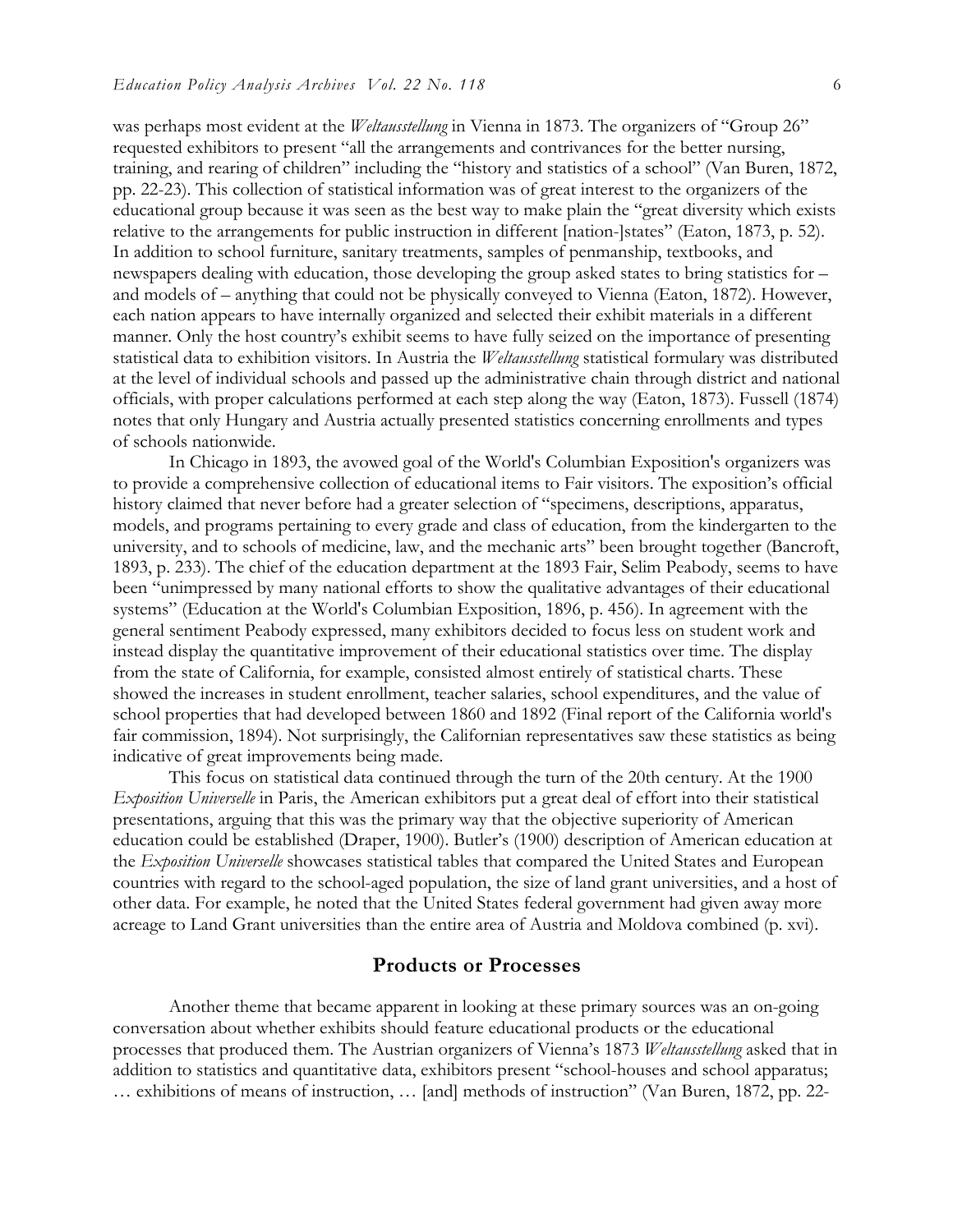23). They were attempting to strike a balance between these two foci. From the extensive report of the Canadian commissioner (Fussell, 1874) we learn much about the educational exhibits of participating nations, and it turns out that most seem to have focused on presenting the superior features of their education systems not through the work produced by students but rather through the presentation of equipment, books, and architecture. From the quotidian benches on which elementary students sat to the textbooks used in classroom lessons, exhibitors tried to provide a complete picture of the state of educational progress in their respective nations by showing to tools used in the production of educated students. In fact, many of the exhibitors at Vienna found shortcomings in each other's displays when they did not focus enough on the *process*. For example, in his assessment of fine art education in the United States, Austrian commentator J. Langi noted that several "of the higher schools in New York exhibited framed drawings … but they did not illustrate the method of instruction" (cited in Thurston, 1876, p. 452). There was a clear conflict between those who wanted to see demonstrations of educational processes and those who wanted to see the final products of educational endeavor.

The 1873 Vienna exposition was a direct reference point for the organizers of the 1876 International Exhibition of Arts, Manufactures and Products of the Soil and Mine, commonly referred to as the Centennial Exhibition and held in Philadelphia. In the domain of education, the commissioners of Group XXVIII envisioned a program that would outdo the presentations mounted in Vienna three years earlier. As at Vienna, each participating nation again interpreted the requests of the Centennial Exhibition's organizers differently. In November 1875, the Chief Superintendent of Education of Ontario had his office send a circular to inspectors and school trustees across the province urging the submission of student work to show the *products* of education. At the same time, he asked for photographs of school buildings, examples of educational apparatus, globes, and models of school buildings (Hodgins, 1877). Putting the focus much more clearly on the process, the delegation charged with preparing the United States educational exhibit at Philadelphia specifically requested historical accounts of American colleges and universities, sample grant and endowment applications, maps and plans of grounds and buildings, information on college societies, as well as information on ways that laboratories and observatories functioned (Walker, 1880). Generally speaking the American exhibit was seen as a great success. The Canadian delegate reported that the Canadian 1876 exhibit was comparatively small and consisted primarily of simple examples of pupils' work and photographs of school buildings rather than the more grand models and apparatuses that had been requested (Hodgins, 1877, p. 10). In their own appraisal, Canadian exhibitors had been unable to find the right balance between showing educational products and educational processes. Similarly, the United Kingdom's exhibit included some photographs of London schools, writing frames for the blind, examples of school registers, "a few maps, and a solitary example of calligraphy, which last did not arrive" (Reed, 1877, p. 300).

For the Chicago exhibition of 1893, much leeway was given for individual American states to produce their own displays as they saw fit. In New Jersey, organizers made it clear that the wanted a full complement of photographs and plans of school buildings, disciplinary and instructional aids, lesson plans, textbooks, and student work in all areas of education (Catalogue and report of special committee, 1894, pp. 6-8). When the exhibition was finally mounted, some complained that the Americans focused too heavily on student work. The display of Norwegian education in Chicago was far less concerned with showing the work that students were producing. Instead, Norway's material included instructional materials used by teachers, textbooks, and educational furniture – with no mention at all of any student work displayed (Catalogue of the exhibit of Norway, 1893). As mentioned earlier, Selim Peabody, the chief of the education department at the Chicago Fair regarded the "written examination papers, themes, and drawings" presented at the fair as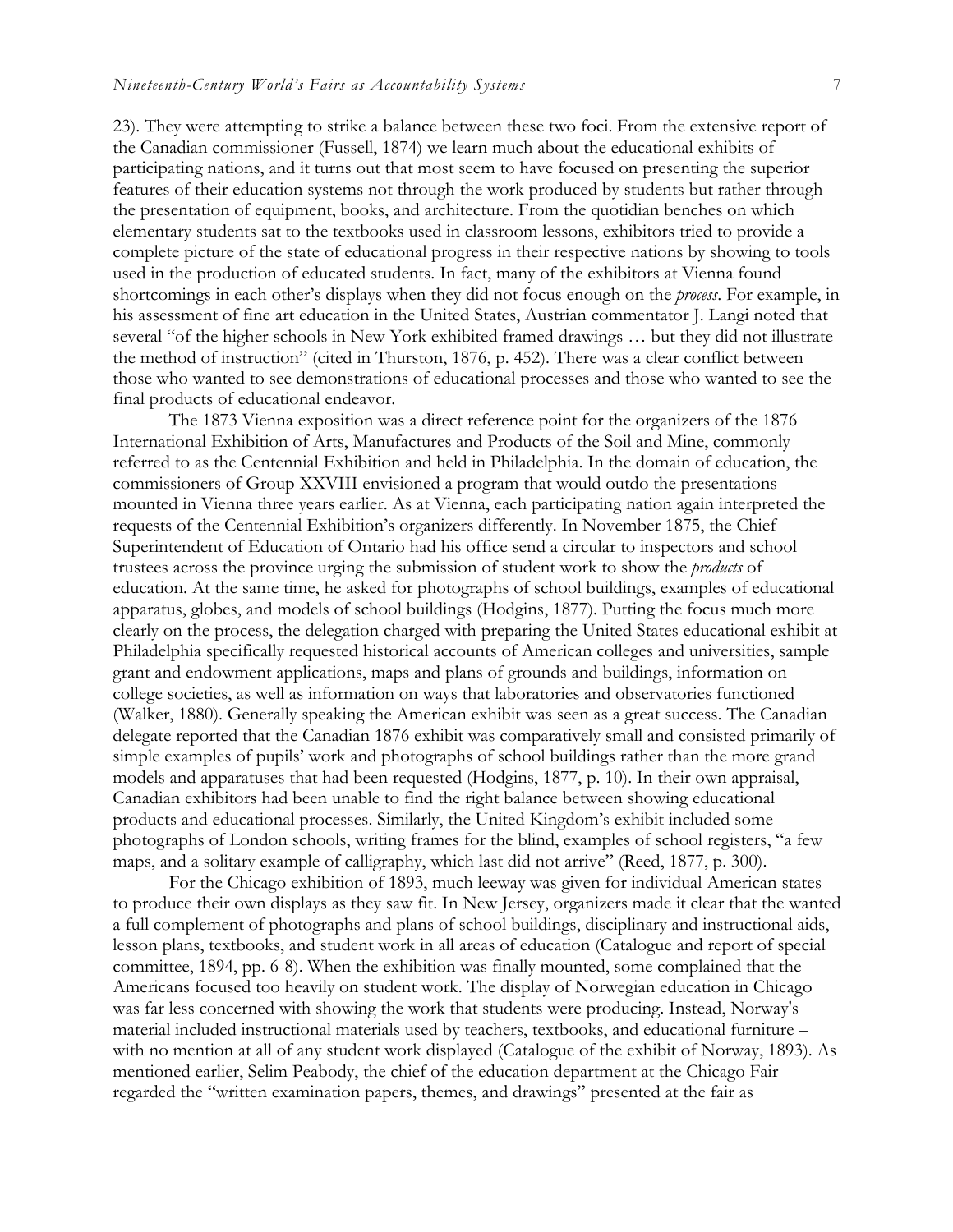"worthless" for demonstrating the superiority of an educational system (Education at the World's Columbian Exposition, 1896, p. 456).

At the 1900 *Exposition Universelle* in Paris, many of the exhibitors seem to have felt that the best way to demonstrate the quality of their systems was through a presentation of their school buildings. According to Morrison (1900) these buildings "were an infallible index of the educational status of the community in which they were located" (p. 411). The American exhibit, on the other hand, placed great emphasis on the modernization and democratization of schooling. These exhibitors were proud that "education, once the peculiar privilege of the few, must in our best earthly estate become the valued possession of the many" (Adams, 1900, pp. 830-831). They felt that the product—a democratic citizenry—was more important than methods and apparatuses used.

#### **The Best Examples or Representative, Average Examples**

Once exhibitors made a decision to include, or focus on, the products of educational systems, they were faced with the question of what student work to include. Sources show a preoccupation among exhibit organizers with the question of sampling. Some seemed convinced that exhibits should aim to present the highest quality work that students in a system could produce. Others aimed for a representative sample of student work across ability levels. At the Vienna *Weltausstellung*, for example, the Swiss delegation first collected the best material that their students produced for a preliminary national exhibition of education that was held in Winterthur in February 1873. The best of this material was then shipped *en masse* to Vienna and partially unpacked for the exhibition, which began in May (Hodgins, 1877).

Three years later at Philadelphia, American exhibitors felt that a different approach was more appropriate. According to J.P. Wickersham, Pennsylvania Superintendent of Education and a leading force both behind the Centennial Exposition and the Pennsylvania contribution to the American exhibits, the goal "must be a full, fair, and systematic representation of American Education" (as quoted in Hodgins, 1877, p. 9). He did not think that a display showing only the best of the best would be beneficial to those visiting the Centennial Exhibition. The American delegation desired a display that was wholly representative of the nation's system of education and the US educational exhibit space in Philadelphia was organized on a state by state basis (Stockwell, 1877). This does not seem to have been perfectly realized and Walker (1880), in describing the exhibits put on by many US states, laments that none of them actually did provide a full representation of the state's education system.

At the World's Columbian Exposition in Chicago, the American educational establishment focused much more on providing examples of the best work that American students could produce. For the state of New Jersey, a strict chain of command was put in place to select student work for the exposition. Teachers were first supposed to select the best examples from their classes to send to principals. Principals sent the best of these selections to their district superintendents who then sent the best work to the state committee. The members of this committee then, presumably, made the final decision about what to include in the New Jersey exhibit (Catalogue and report of special committee, 1894). At every level, quality was deemed to be more important than quantity and teachers were encouraged to not collect materials "until the work of the term is well advanced, in order that better results may be secured" (p. 10). In some US states, the organizers did not simply take the best examples of student work to Chicago. Instead, teachers had students produce material specifically to be considered for inclusion in the World's Fair (Catalogue and report of special committee, 1894, pp. 8-11). The German display, on the other hand, attempted to show ordinary school work. Bancroft (1893) noted that the German "collections are specimens of pupils' work, not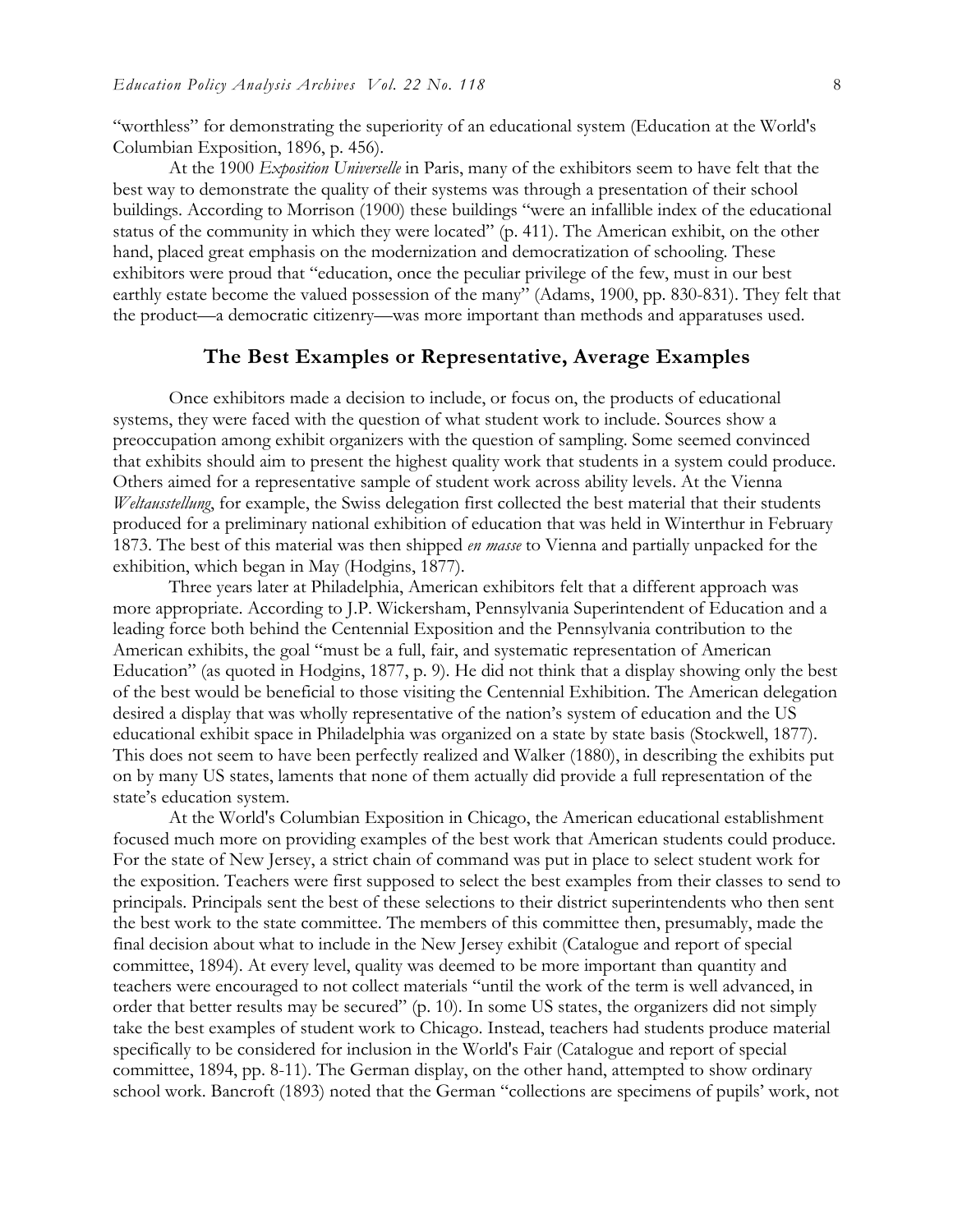specially prepared for the purpose, but selected as a fair illustration of what is being accomplished in the various school departments, including the manual training schools" (p. 241). Rather than showing the best of the best, the German delegation intended to show the average German school experience.

#### **Performance and Perfecting the Art of the Exhibition**

The final theme that presented itself in our analysis of the primary materials on the organization of world's fair education exhibits was an overall emphasis on performativity. This was embedded in the widely-circulating notion that if an exhibit itself looked good, ipso facto, the schools being presented *were* good. In Vienna, this was evident in the presentations made by several countries of full-scale models of school houses. The American schoolhouse attracted considerable attention. Several Austrian educationists condemned the American display saying that it was not properly a schoolhouse, but only a single school-room, adding that "not even the smallest community in Europe could use a school-house built after the model exhibited" (Thurston, 1876, p. 442). Others were more charitable in their assessments of the American country school building. The report of F. de Tschudi from Switzerland described it as "remarkable by the extremely practical character and by the careful attention which the North American pays to everything connected with the school" (Thurston, 1876, p. 482). M.E. Levausseur's description of the American schoolhouse for his French audience mentioned that the Americans saw themselves on the cutting edge of pedagogical science in their promotion of coeducation. He noted that the schoolhouse "had two entrances, one for the boys and the other for the girls; each sex occupying one of the sides of the room, for in the United States the instruction is given to the two sexes in common, the Americans seeing in this mingling a cause of emulation" (Thurston, 1876, p. 351). In presenting their schoolhouse for public audit, the Americans were trying – with mixed results – to show that their schoolhouses were objectively good.

For the 1876 Centennial Exhibition in Philadelphia, these performative aspects of the displays were no less important. Again, Walker (1880) noted that none of the exhibits put on by many US states gave a full representation of a state education system. In his view, the problem stemmed from a lack of sufficient pressure from national organizers to get the job done correctly (p. 5). Other countries seem to have included materials in their exhibits that went above and beyond the exhibition classes designated by the Philadelphia organizers. At the same time, it was noted by at least one commentator that there were several countries which were represented in other sections of the exhibition, but which did not exhibit any educational material in Group XXVIII (Walker, 1880). The impressiveness of the exposition displays themselves was a key concern and Walker offered a scathing critique of Austria-Hungary's exhibit which was particularly limited given the "magnificent display" (p. 99) that had been presented in Vienna three years earlier. This was in contrast to the United States which was seen as having presented a fine exhibit in Philadelphia and, thus demonstrated that it had a fine educational system (Reed, 1877).

At the World's Columbian Exposition in Chicago much effort was again put into perfecting the performative aspect of national displays of education. The U.S. state of Michigan had hoped to mount a presentation organized strictly along the lines of age groups and development. However, the larger cities of the state refused to participate in the display unless their contributions were broken out and they were able to show their work separately. In the end, the Michigan organizers relented and their exhibit was much more fragmented than they had initially hoped. They were worried that this was seen not just as a poor exhibit, but as a reflection of a deficient system of education in the state (Weston, 1899, p.165). Outside of the public school system, the organizers of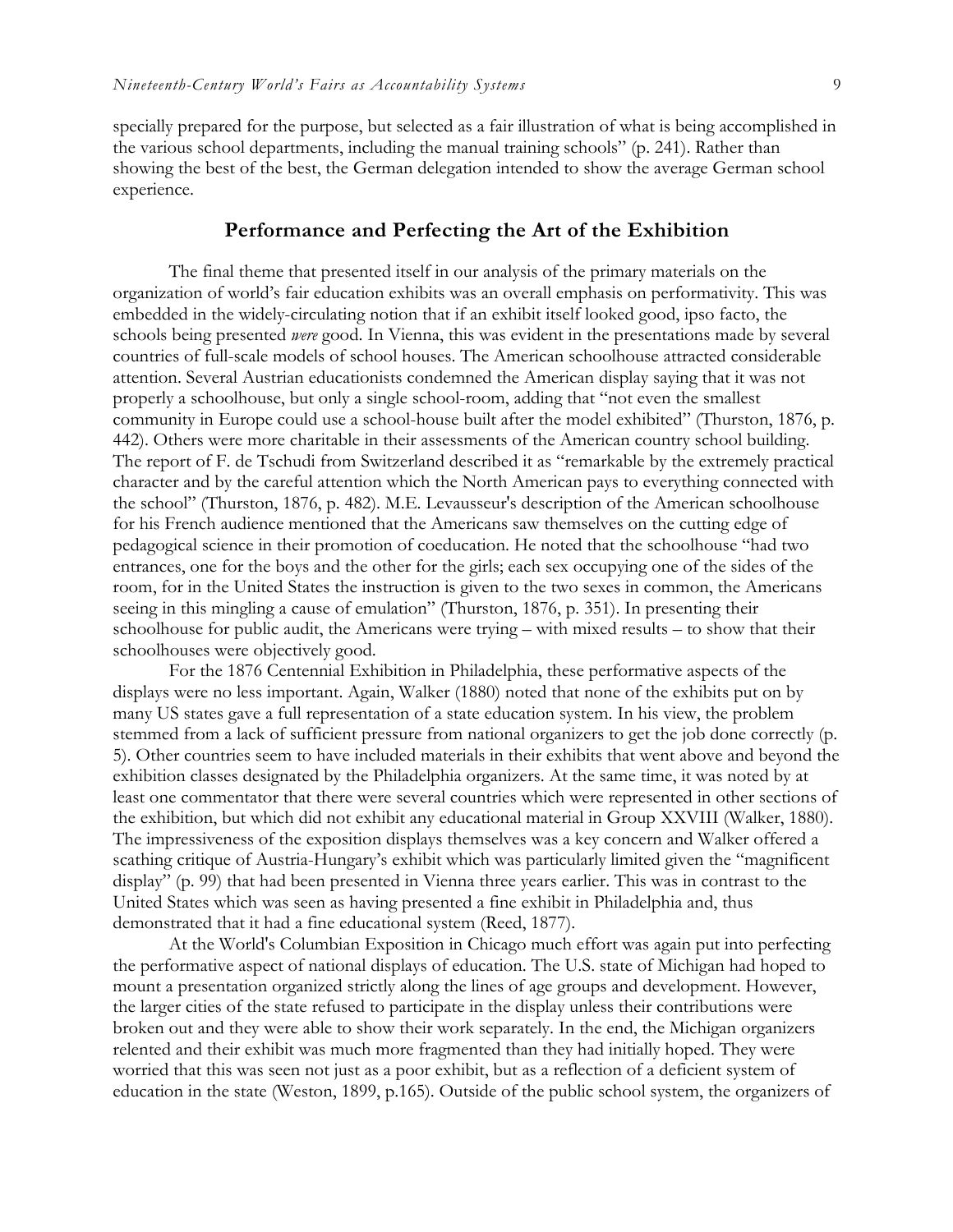the American Catholic education exhibit wanted to "make the best possible use of this most favorable occasion to show the world what the Catholics in the United States are doing for education. … Such an exhibit as the Catholic schools can make will surely serve to enlighten the public and to allay prejudice" (Maurelian, 1894, p. 14). America's Catholic school administrators deliberately sought to present materials that would show that the system shepherded by teachers scraping by on meager parochial salaries was just as good as those receiving larger state paychecks.

The chief goal of the American exhibitors at the 1900 *Exposition Universelle* in Paris was to demonstrate that America's national educational system – so far as a disparate collection of state educational systems could be called national – was objectively as good as, if not better than, that of any other country (Butler, 1900). The US educational exhibits in Paris were bold and start in their claims that the representation and performative display linked to an empirical reality of superior educational practices.

#### **Conclusion**

This article has aimed to make clear how education exhibits at a set of late-nineteenthcentury World's Fair exhibits (Vienna 1873, Philadelphia 1876, Chicago 1893, Paris 1900) sought to make visible educational practices and institutions for external validation. We have found that the curatorial principles and exhibitionary practices that governed the education exhibits at these World's Fairs exhibited a trend towards quantification. We also find that the question of whether to focus on "processes" or "results" and whether, within the category of results, the student work should be exemplary work or representative work were persistent, unresolved questions. Finally, we find an exhibitionary culture that made the conscious styling of education exhibits as an arena of performance and competition in and of itself. Countries mounting education exhibits at late-19th century World's Fairs inserted their education systems into an international comparative "house of mirrors" where the representation of a presumed educational "reality" ricocheted across national and international audiences. In a striking similarity to what we see happening today, the selfreferentiality of comparing one exhibit-performance to a previous fair's exhibit-performance meant that in certain respects, to borrow language from Knorr-Cetina (2008), there were at least some observers/participants who increasingly directed their attention to the reflected or represented reality over actual embodied, pre-reflective experience and knowledge.

All in all, we have argued that education exhibits at World's Fairs can be considered an important, early form of educational accountability. This is not because of any relational, democratic politics of accountability (of someone of some institution being "accountable" to anyone else or any other but rather because it is important, we propose, to understand the ways that accountability functions as a social system. Of course there are many significant differences between the educational accountability systems perpetuated via late-nineteenth-century international expositions and what we see occurring at the dawn of the twenty-first century. In our view there is increasing awareness today that auditing/accountability practices are not simply passive and "neutral" forms of observation and measurement but that they shape the standards of performance, that they profoundly shape the activities of educational institutions and even that they construct the very contexts within which they operate (e.g., Hursh, 2005; Lindblad & Zambeta. 2002; Ozga, 2009; Ranson, 2003; Rose, 1996; Sobe, 2012; Suspitsyna, 2010). We see that schooling, learning and pedagogy are increasingly being designed to be monitorable and calculable (Taubman, 2009). Above we have shown that similar, if less intense and less compressed, compulsions shaped the production of student work and the gathering of statistical educational knowledge at the end of the 19th century.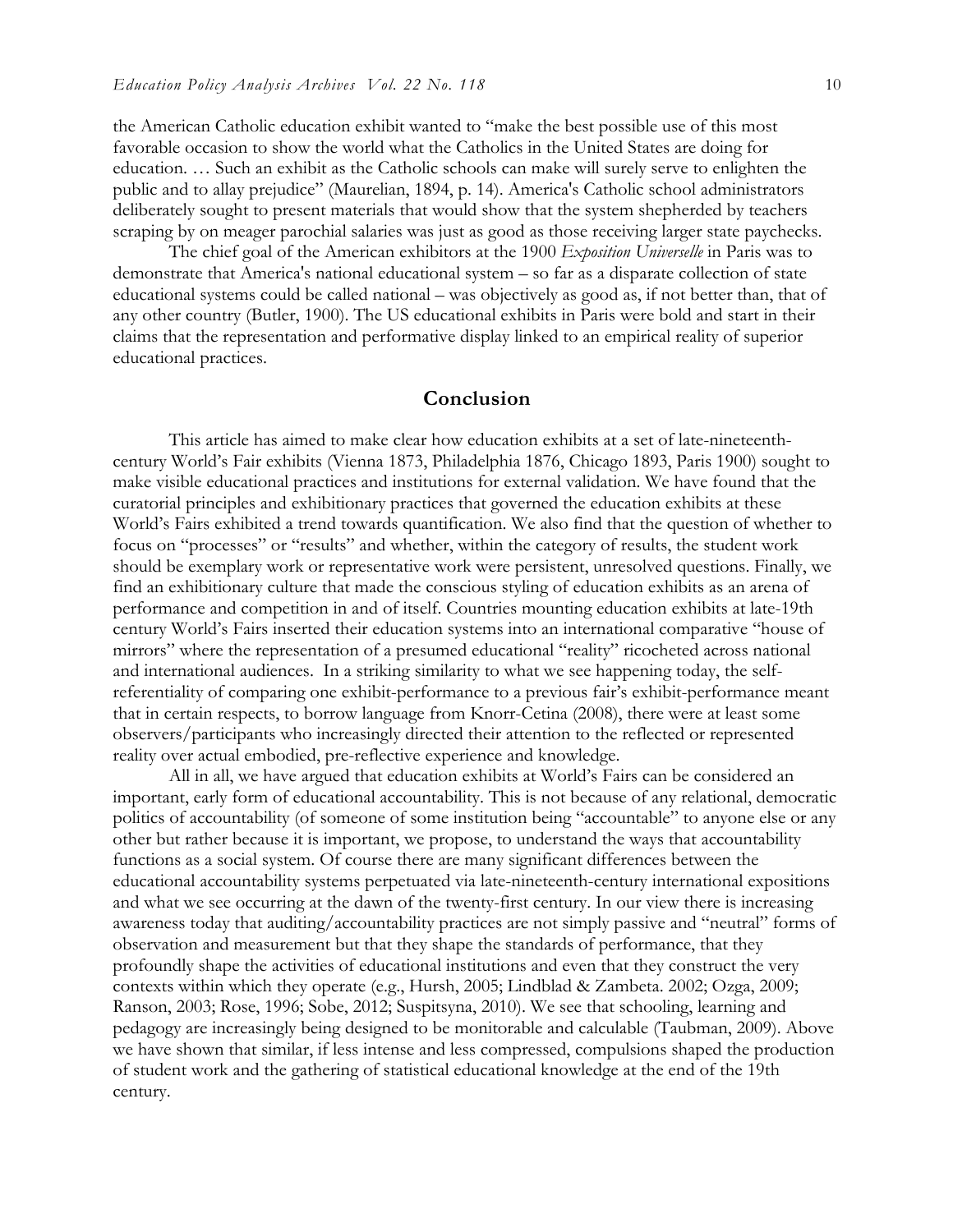Inasmuch as accountability systems can be understood as social systems we can study the comparative history of accountability in education by examining the history of audit practices when schooling practices and systems were submitted for independent validation. We have argued here that the World's Fairs of the end of the 19th century were one such site where education was submitted for independent validation. Then, as now, the scopic systems at play – and in contestation – for accurately, "representatively" presenting education systems for examination did much to shape the national/international contexts within which school systems operate as well as in what directions educators and policymakers sought to direct/redirect schooling.

#### **References**

- Adams, H. B. (1900). Summer schools and university extension. In N. M. Butler (Ed.), *Education in the United States* (Vol. 2). Albany, NY: Lyon.
- Allen, E. E. (1900). Education of defectives. In N. M. Butler (Ed.), *Education in the United States* (Vol. 2). Albany, NY: Lyon.
- Bancroft, H. H. (1893). *The book of the fair: An historical and descriptive presentation of the world's science, art, and industry, as viewed through the Columbian Exposition at Chicago in 1893*. Chicago, IL: The Bancroft Company.
- Butler, N. M. (1900). Introduction. In N. M. Butler (Ed.), *Education in the United States* (Vol. 2). Albany, NY: Lyon.
- *Catalogue and report of special committee of the New Jersey School Exhibit at the World's Columbian Exposition at Chicago, 1893*. (1894). Trenton, NJ: John L. Murphy Pub. Co.
- *Catalogue of the exhibit of Norway at the World's Columbian Exposition*. (1893). Chicago, IL: John Anderson Publishing Company.
- Dittrich, K. (2010). *Experts going transnational: Education at world exhibitions during the second half of the nineteenth century*. (Unpublished doctoral dissertation). University of Portsmouth, Portsmouth, UK.
- Dittrich, K. (2013). Appropriation, representation and cooperation as transnational practices: The example of Ferdinand Buisson. In I. Loehr & R. Wenzlhuemer (Eds.), *The nation state and beyond: Governing globalization processes in the nineteenth century and early twentieth centuries*  (pp. 149-176). Berlin, DE: Springer-Verlag. http://dx.doi.org/10.1007/978-3-642-
- Draper, 320 \$4-(1980). Educational organization and administration. In N. M. Butler (Ed.), *Education in the United States* (Vol. 2). Albany, NY: Lyon.
- DuBois, W. E. B. (1982). The American Negro at Paris. In H. Aptheker (Ed.), *Writings by W. E. B. DuBois in periodicals edited by others* (Vol. 1). Millwood, NY: The Kraus-Thomson Organization.
- Eaton, J. (1872). *Circular of information of the bureau of education for November, 1872*. Washington, DC: Government Printing Office.
- Eaton, J. (1873). *Circular of information of the bureau of education for 1871-1872*. Washington, DC: Government Printing Office.
- Eaton, J. (1896). *Notes on education at the Columbian Exposition*. Washington, DC, Government Printing Office.
- *Education at the World's Columbian Exposition, including reports and comments by American and foreign educators and delegates*. (1896). Washington, DC: Government Printing Office.
- *Final report of the California world's fair commission: Including a description of all exhibits from the state of California, collected and maintained under legislative enactments, at the World's Columbian Exposition, Chicago, 1893*. (1894). Sacramento, CA: State Printing Office.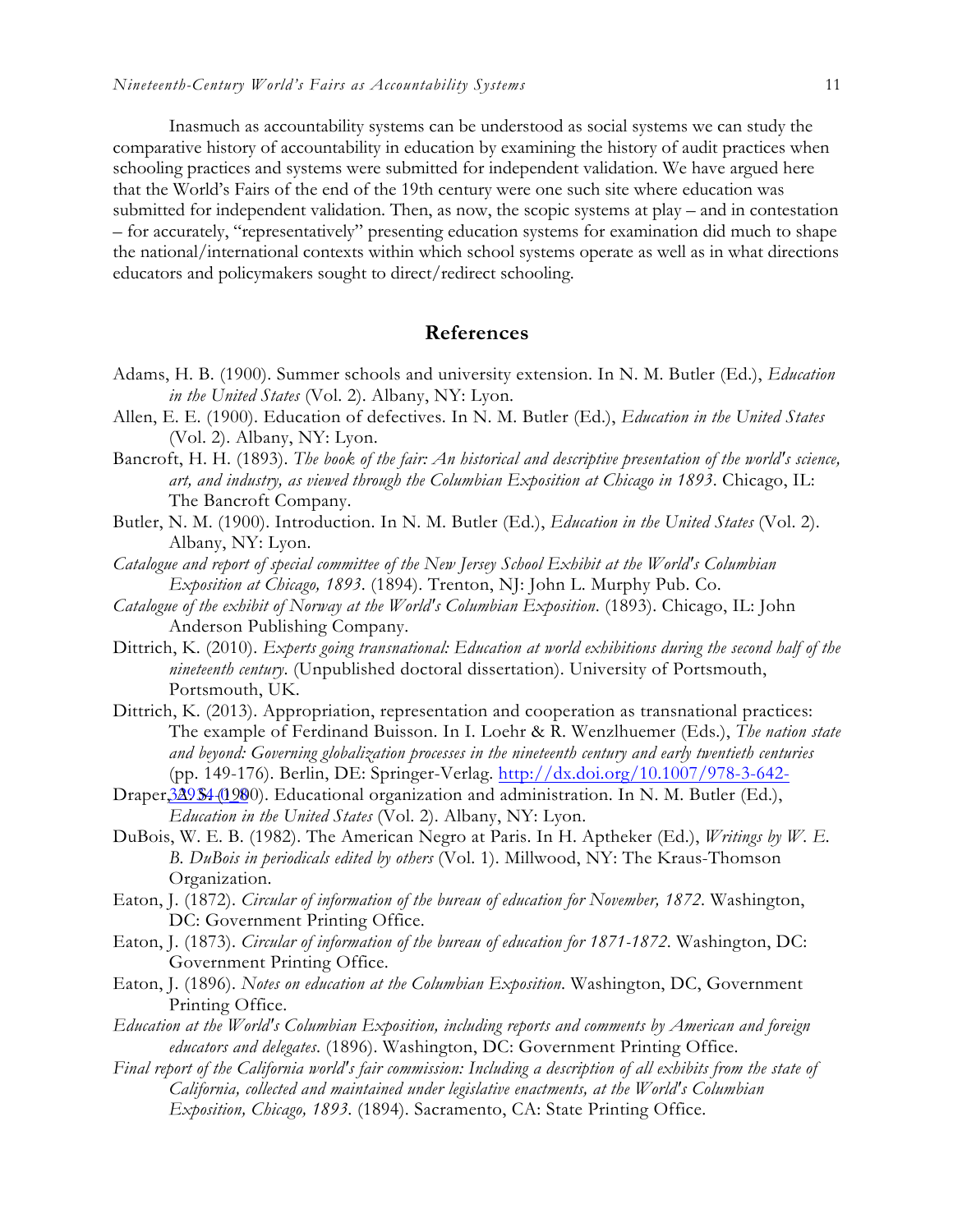- Fussell, J. G. C. (1874). *Reports on the Vienna universal exhibition of 1873*. London, UK: Her Majesty's Stationery Office.
- Hailmann, W. N. (1900). Education of the Indian. In N. M. Butler (Ed.), *Education in the United States* (Vol. 2). Albany, NY: Lyon.
- Hodgins, J. G. (1877). *Special report to the honourable minister of education, on the Ontario educational exhibit, and the educational features of the international exhibition at Philadelpia, 1876*. Toronto, ON: Hunter, Rose, and Co.
- Hoffenberg, (2001). *An empire on display: English, Indian, and Australian exhibitions from the Crystal Palace to the Great War*. Berkeley, CA: University of California Press.
- Hursh, D. (2005). Neo-liberalism, markets and accountability: Transforming education and undermining democracy in the United States and England. *Policy Futures in Education*, *3*, 3- 15. http://dx.doi.org/10.2304/pfie.2005.3.1.6
- Knorr-Cetina, K. (2008). Microglobalization. In I. Rossi (Ed.), *Frontiers of globalization research: Theoretical and methodological approaches* (pp. 65-92). New York, NY: Springer.
- Lawn, M. (2009). *Modeling the future: Exhibitions and the materiality of education*. Oxford, UK: Symposium Books.
- Lindblad, S., Ozga, J., & Zambeta, E. (2002). Changing forms of education governance in Europe. *European Educational Research Journal*, *32*, 615-624. http://dx.doi.org/10.2304/eerj.2002.1.4.1
- Linn, R. L. (2003). 2003 Presidential address: Accountability, responsibility, and reasonable expectations. *Educational Researcher*, *32*, 3-13. http://dx.doi.org/10.3102/0013189X032007003
- Maurelian, Brother (1894). *Final report: Catholic educational exhibit, World's Columbian Exposition, Chicago, 1893*. Chicago, IL: World's Fair.
- Mitchell, (1991). *Colonizing Egypt*. Berkeley, CA: University of California Press.
- Morrison, G. B. (1900). School architecture and hygiene. In N. M. Butler (Ed.), *Education in the United States* (Vol. 2). Albany, NY: Lyon.
- Ozga, J. (2009). Governing education through data in England: From regulation to selfevaluation. *Journal of Education Policy*, *24*, 149-162. http://dx.doi.org/10.1080/02680930902733121
- Power, M. (1994). *The audit explosion*. London, UK: Demos.
- Power, M. (1997). *The audit society: Rituals of verification*. New York, NY: Oxford University Press. cited
- Ranson, S. (2003). Public accountability in the age of neo-liberal governance. *Journal of Education Policy*, *18*, 459-480. http://dx.doi.org/10.1080/0268093032000124848
- Reed, C. (1877). *Report on the section of education at the Centennial Exhibition, Philadelphia, 1876*. London, UK: Her Majesty's Stationery Office.
- Rose, N. (1996). Governing "advanced" liberal democracies. In A. Barry, T. Osborne & N. Rose (Eds.), *Foucault and political reason: Liberalism, neo-liberalism and the rationalities of government* (pp. 37-64). Chicago, IL: University of Chicago.
- Rydell, (1984). *All the world's a fair: visions of empire at American international expositions, 1876-1916*. Chicago, IL: University of Chicago Press.
- Shore, C., & Wright, S. (2000). Coercive accountability: The rise of audit culture in higher education. In M Strathern (Ed.), *Audit cultures: Anthropological studies in accountability, ethics, and the academy* (pp. 57-89). London, UK: Routledge.
- Sobe, N. W. (2002). Travel, Social Science and the Making of Nations in Early 19th Century Comparative Education. In Marcelo Caruso and Heinz-Elmar Tenorth (Eds.),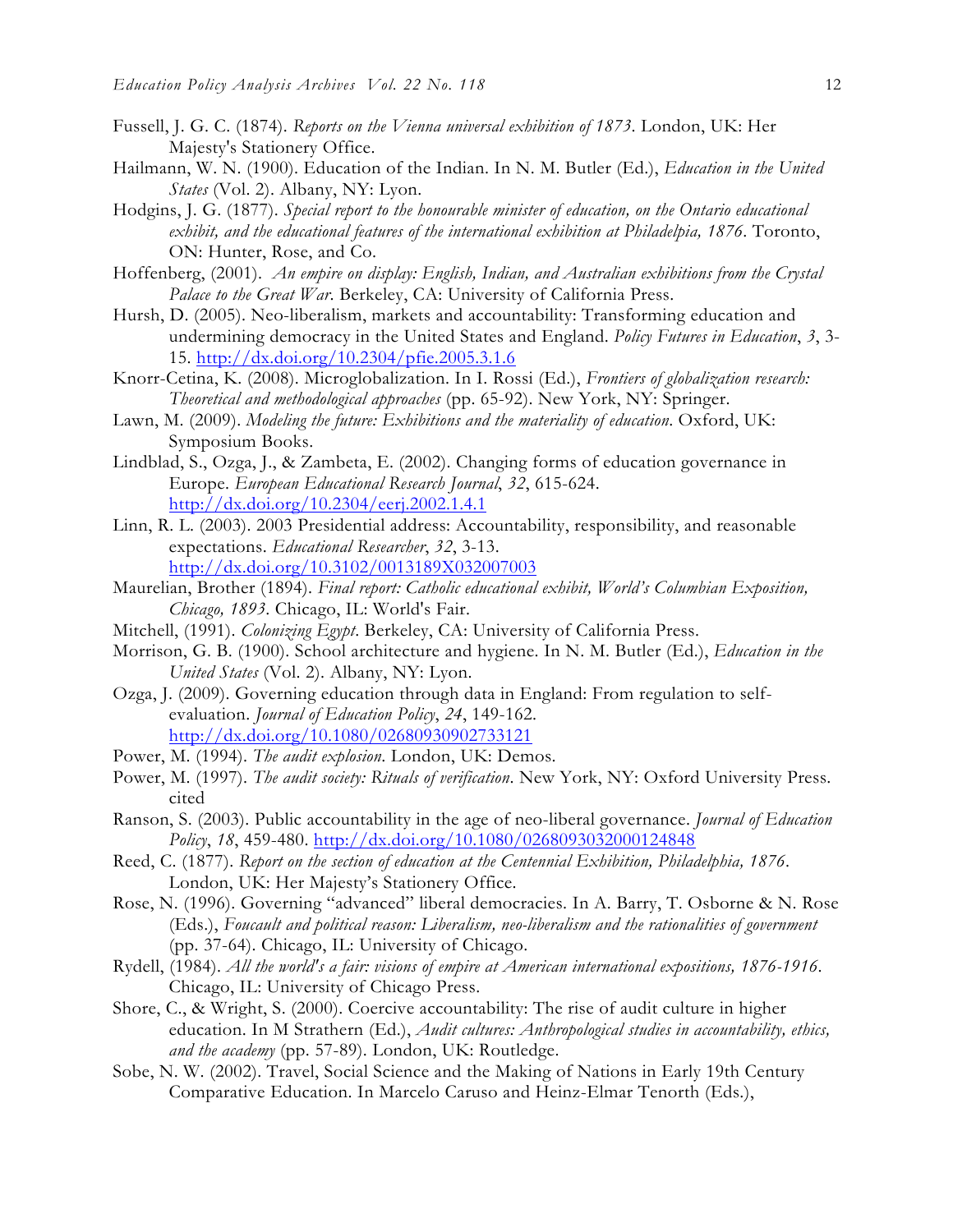*Internationalisation: Comparing Educational Systems and Semantics* (pp. 141-161). Frankfurt am Main: Peter Lang.

- Sobe, N. W. (2004). Challenging the Gaze: The Subject of Attention and a 1915 Montessori Demonstration Classroom, *Educational Theory, 54*, July 2004, p. 281-297. http://dx.doi.org/10.1111/j.0013-2004.2004.00020.x
- Sobe, N. W. (2012). Educational accountability and global accountability. In G. Steiner-Khamsi & Waldrow (Eds.), *World yearbook of education 2012: Policy borrowing and lending in education* (pp. 80-94). New York, NY: Routledge.
- Sobe, N. W. (2013). Teacher professionalization and the globalization of schooling. In T. Seddon & J. S. Levin (Eds.), *Professionalism and politics: Global transitions, national spaces and professional projects (World Yearbook of Education, 2013)* (pp. 42-54). London, UK: Routledge.
- Sobe, N. W., & Ortegón, N. D. (2009). Scopic systems, pipes, models and transfers in the global circulation of educational knowledge and practices. In F. Rizvi & T. S. Popkewitz (Eds.), *Education and globalization* (pp. 49-66). New York, NY: National Society for the Study of Education/Teachers College Press.
- Stockwell, T. B. (1877). *Seventh annual report of the board of education together with the thirty-second annual report of the commissioner of public schools of Rhode Island, January 1877*. Providence, RI: Angell, Burlingame, and Co.
- Suspitsyna, T. (2010). Accountability in American education as a rhetoric and a technology of governmentality. *Journal of Education Policy*, *25*, 567-586. http://dx.doi.org/10.1080/02680930903548411
- Taubman, P. M. (2009). *Teaching by numbers: Deconstructing the discourse of standards and accountability in education*. New York: NY: Routledge.
- Thurston, R. H. (1876). *Reports of the commissioners of the United States to the international exhibition held at Vienna*. Washington, DC: Government Printing Office.
- Van Buren, T. B. (1872). *Vienna universal exhibition-1873: General regulations for the foreign exhibitors and commissions*. Washington, DC: Government Printing Office.
- Walker, F. A. (1880). *United States centennial commission international exhibition, 1876: Reports and awards*. (Vol. VIII). Washington, DC: Government Printing Office.
- Webb, P. T. (2005) The Anatomy of Accountability. *Journal of Education Policy*, 20, 189-208. http://dx.doi.org/10.1080/0268093052000341395
- Webb, P. T. (2006) The Choreography of Accountability. *Journal of Education Policy*, 2, 201-214. http://dx.doi.org/10.1080/02680930500500450
- Weston, I. M. (1899). Report of the board of world's fair managers for the state of Michigan. Lansing, MI: Robert Smith.

#### **About the Authors**

Noah W. Sobe

Associate Professor, Cultural and Educational Policy Studies

Loyola University Chicago

nsobe@luc.edu

Noah Sobe is a historian of education and comparative education scholar who researches the trans-national circulation of educational ideas, policies and practices. He is a board member of the International Standing Conference on the History of Education (ISCHE) and the Comparative and International Education Society (CIES) as well as co-editor of the journal *European Education*.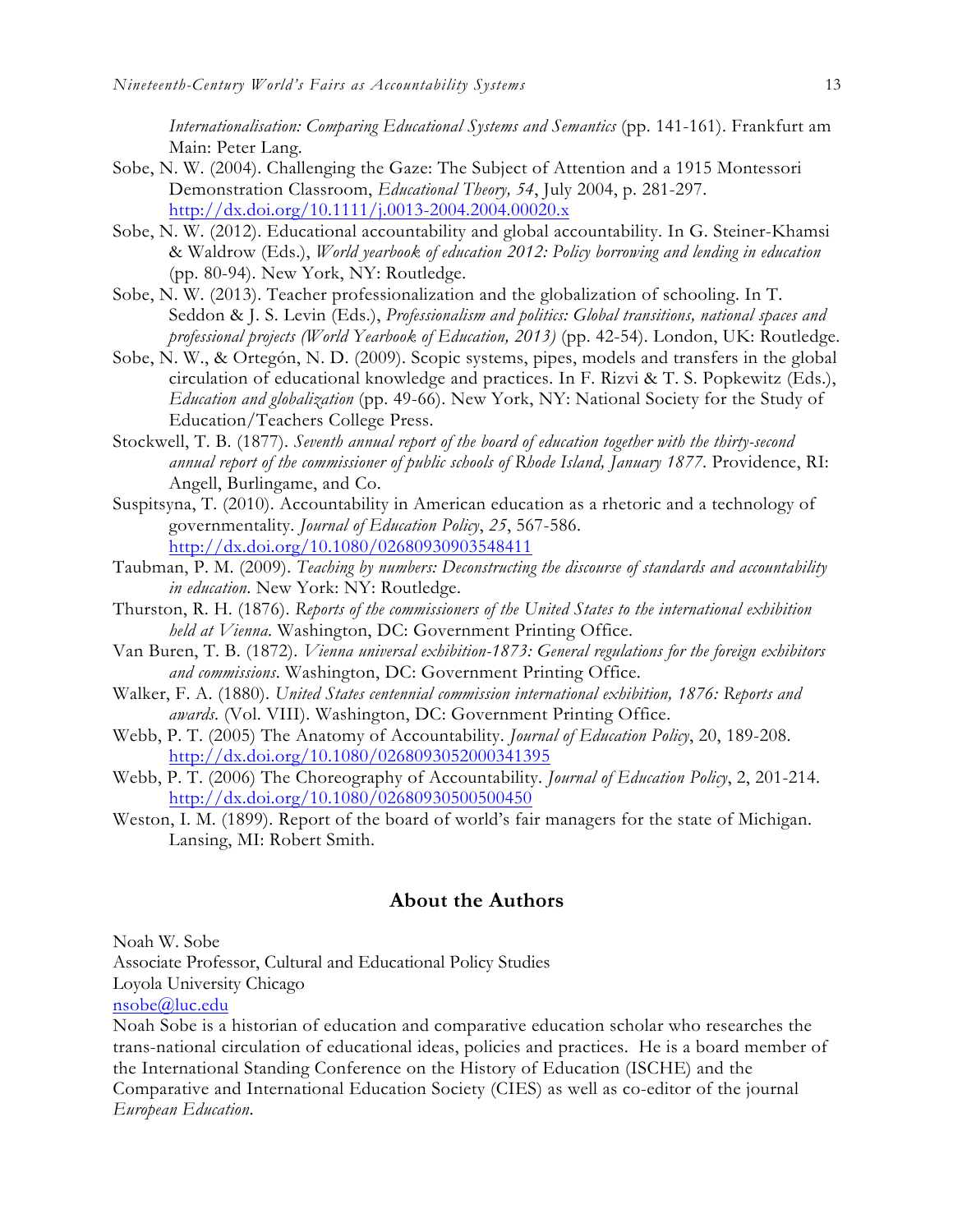David T. Boven Doctoral Student Loyola University Chicago dboven@luc.edu

David Boven is a historian of education whose research focuses on colonial education policy in India and the schooling of immigrants in urban America. In the field of comparative education, his scholarship focuses on South Asia.

#### **About the Guest Co-Editors**

Sherman Dorn Arizona State University sherman.dorn@asu.edu

Sherman Dorn is the author of *Accountability Frankenstein* (2007) as well as a number of articles on the history of accountability and related policies in the United States. He is currently a professor of education and director of the Division of Educational Leadership and Innovation at Arizona State University's Mary Lou Fulton Teachers College.

Christian Ydesen Aalborg University cy@learning.aau.dk

Christian Ydesen is the author of *The Rise of High-Stakes Testing in Denmark, 1920-1970* (2011) as well as a number of articles on the history of educational testing and accountability in Denmark and wider Scandinavia. He is currently an assistant professor of evaluation and testing at the Department of Learning and Philosophy at Aalborg University, Denmark.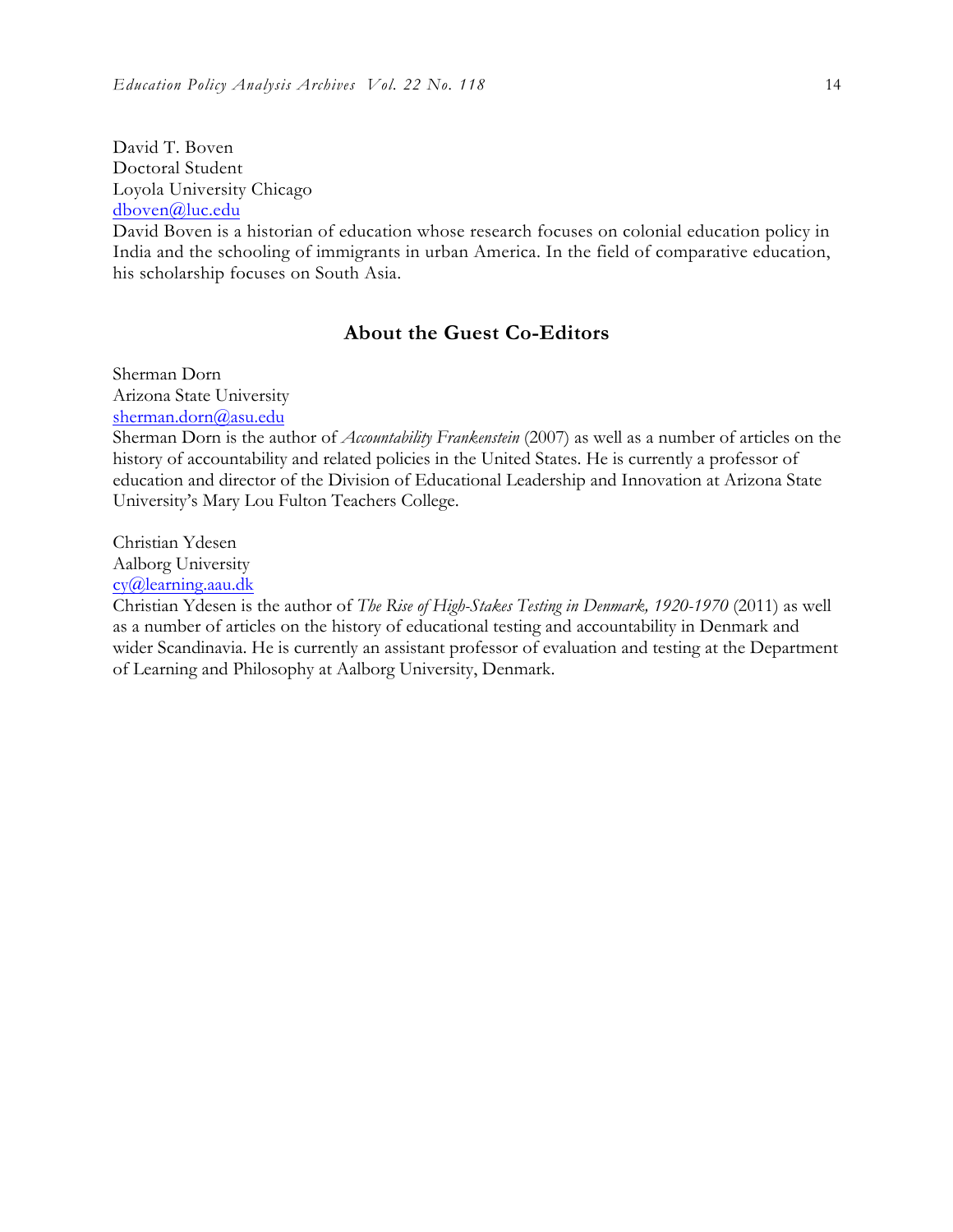$\left($ cc $\right)$ 

#### **SPECIAL ISSUE The Comparative and International History of School Accountability and Testing**

# education policy analysis archives

Volume 22 Number 118 December 8th, 2014 ISSN 1068-2341

SOME RIGHTS RESERVED Readers are free to copy, display, and distribute this article, as long as the work is attributed to the author(s) and **Education Policy Analysis Archives,** it is distributed for noncommercial purposes only, and no alteration or transformation is made in the work. More details of this Creative Commons license are available at

http://creativecommons.org/licenses/by-nc-sa/3.0/. All other uses must be approved by the author(s) or **EPAA**. **EPAA** is published by the Mary Lou Fulton Institute and Graduate School of Education at Arizona State University Articles are indexed in CIRC (Clasificación Integrada de Revistas Científicas, Spain), DIALNET (Spain), Directory of Open Access Journals, EBSCO Education Research Complete, ERIC, Education Full Text (H.W. Wilson), QUALIS A2 (Brazil), SCImago Journal Rank; SCOPUS, SOCOLAR (China).

Please contribute commentaries at http://epaa.info/wordpress/ and send errata notes to Gustavo E. Fischman fischman@asu.edu

**Join EPAA's Facebook community** at https://www.facebook.com/EPAAAAPE and **Twitter feed** @epaa\_aape.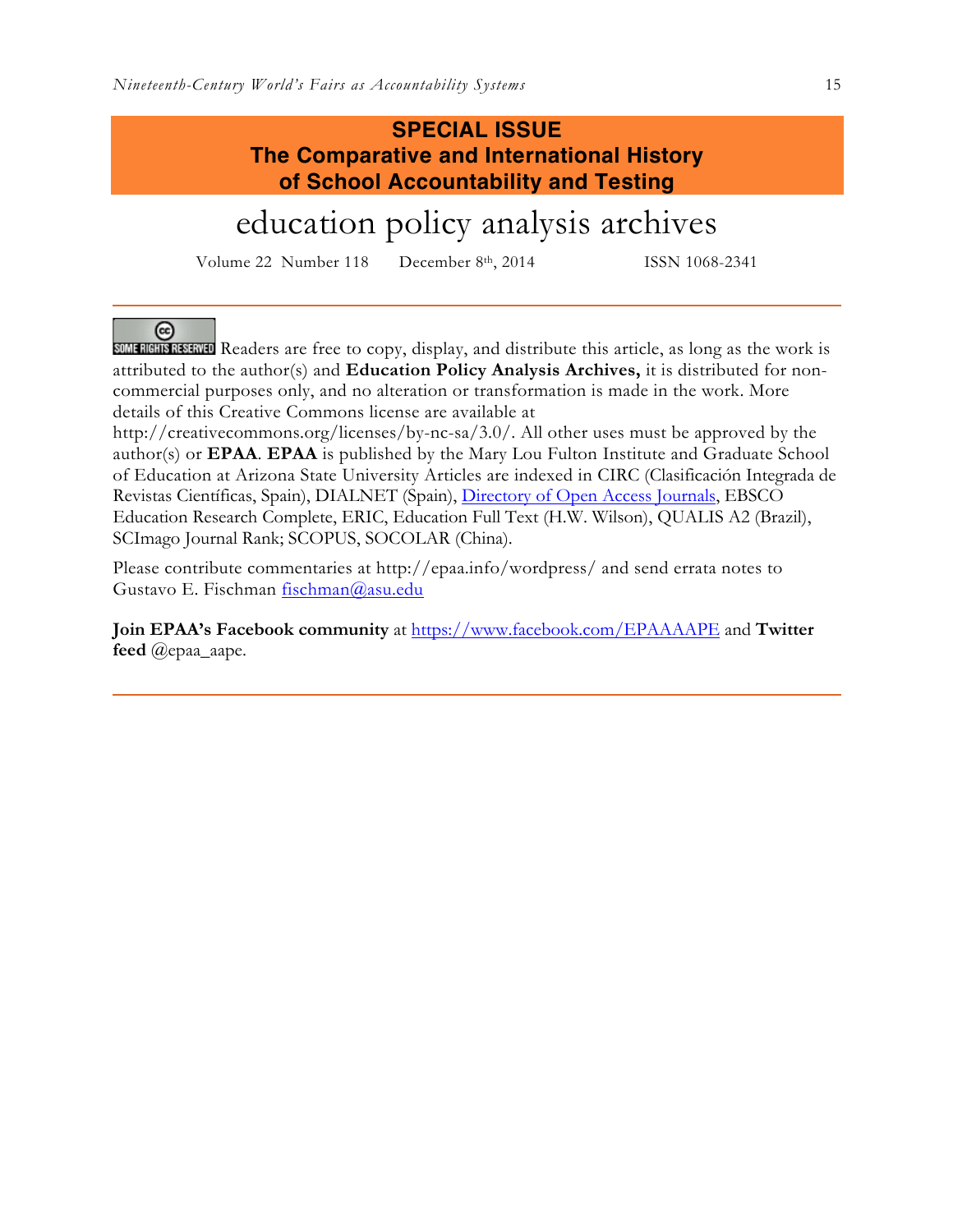#### education policy analysis archives editorial board

Editor **Gustavo E. Fischman** (Arizona State University)

Associate Editors: **Audrey Amrein-Beardsley** (Arizona State University), **Rick Mintrop**, (University of California, Berkeley) **Jeanne M. Powers** (Arizona State University)

**Gary Anderson** New York University **Sarah Lubienski** University of Illinois, Urbana-**Michael W. Apple** University of Wisconsin, Madison **Samuel R. Lucas** University of California, Berkeley **Angela Arzubiaga** Arizona State University **Maria Martinez-Coslo** University of Texas, Arlington **David C. Berliner** Arizona State University **William Mathis** University of Colorado, Boulder **Robert Bickel** Marshall University **Tristan McCowan** Institute of Education, London **Henry Braun** Boston College **Heinrich Mintrop** University of California, Berkeley **Eric Camburn** University of Wisconsin, Madison **Michele S. Moses** University of Colorado, Boulder **Wendy C. Chi\*** University of Colorado, Boulder **Julianne Moss** University of Melbourne **Casey Cobb** University of Connecticut **Sharon Nichols** University of Texas, San Antonio **Arnold Danzig** San Jose State University **Noga O'Connor** University of Iowa **Antonia Darder** University of Illinois, Urbana-Champaign **Linda Darling-Hammond** Stanford University **Laurence Parker** University of Illinois, Urbana-**Chad d'Entremont** Strategies for Children **Susan L. Robertson** Bristol University **John Diamond** Harvard University **John Rogers** University of California, Los Angeles **Tara Donahue** Learning Point Associates **A. G. Rud** Purdue University **Sherman Dorn** Arizona State University **Felicia C. Sanders** The Pennsylvania State University **Christopher Joseph Frey** Bowling Green State University **Melissa Lynn Freeman\*** Adams State College **Kimberly Scott** Arizona State University **Amy Garrett Dikkers** University of Minnesota **Dorothy Shipps** Baruch College/CUNY **Gene V Glass** Arizona State University **Maria Teresa Tatto** Michigan State University **Ronald Glass** University of California, Santa Cruz **Larisa Warhol** University of Connecticut **Harvey Goldstein** Bristol University **Cally Waite** Social Science Research Council **Jacob P. K. Gross** Indiana University **John Weathers** University of Colorado, Colorado **Eric M. Haas** WestEd **Kevin Welner** University of Colorado, Boulder **Kimberly Joy Howard\*** University of Southern California **Aimee Howley** Ohio University **Terrence G. Wiley** Arizona State University **Craig Howley** Ohio University **John Willinsky** Stanford University

**Jessica Allen** University of Colorado, Boulder **Christopher Lubienski** University of Illinois, Urbana-Champaign Champaign **João Paraskveva** University of Massachusetts, Dartmouth Champaign **Janelle Scott** University of California, Berkeley Springs **Ed Wiley** University of Colorado, Boulder

**Steve Klees** University of Maryland **Kyo Yamashiro** University of California, Los Angeles **Jaekyung Lee** SUNY Buffalo \* \* Members of the New Scholars Board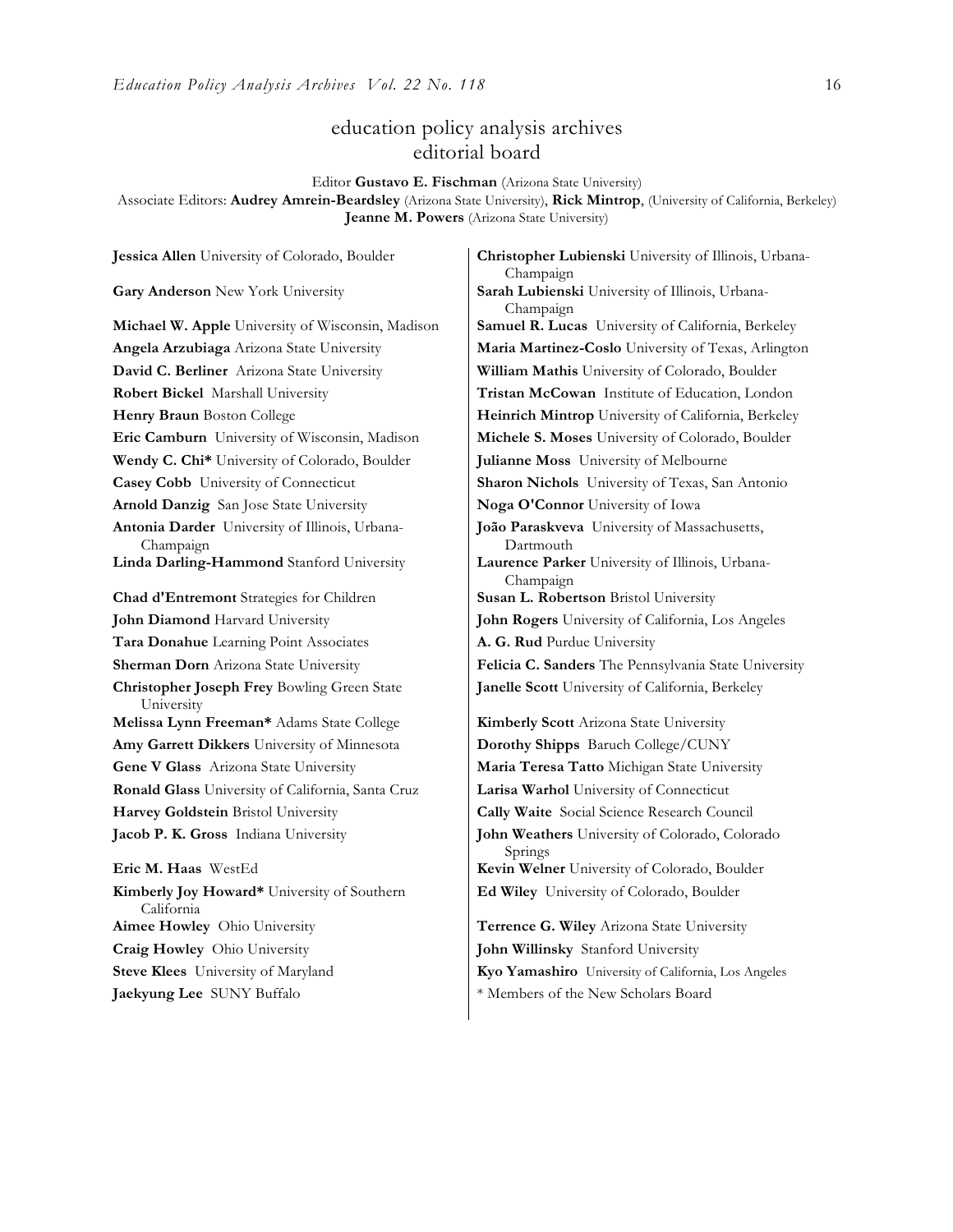#### archivos analíticos de políticas educativas consejo editorial

Editor: **Gustavo E. Fischman** (Arizona State University) Editores. Asociados **Alejandro Canales** (UNAM) y **Jesús Romero Morante** (Universidad de Cantabria)

| Armando Alcántara Santuario Instituto de<br>Investigaciones sobre la Universidad y la Educación,<br>UNAM México          | Fanni Muñoz Pontificia Universidad Católica de Perú              |
|--------------------------------------------------------------------------------------------------------------------------|------------------------------------------------------------------|
| Claudio Almonacid Universidad Metropolitana de                                                                           | Imanol Ordorika Instituto de Investigaciones                     |
| Ciencias de la Educación, Chile                                                                                          | Economicas - UNAM, México                                        |
| Pilar Arnaiz Sánchez Universidad de Murcia, España                                                                       | Maria Cristina Parra Sandoval Universidad de Zulia,<br>Venezuela |
| Xavier Besalú Costa Universitat de Girona, España                                                                        | Miguel A. Pereyra Universidad de Granada, España                 |
| Jose Joaquin Brunner Universidad Diego Portales,                                                                         | Monica Pini Universidad Nacional de San Martín,                  |
| Chile                                                                                                                    | Argentina                                                        |
| Damián Canales Sánchez Instituto Nacional para la<br>Evaluación de la Educación, México                                  | Paula Razquin UNESCO, Francia                                    |
| María Caridad García Universidad Católica del Norte,<br>Chile                                                            | Ignacio Rivas Flores Universidad de Málaga, España               |
| Raimundo Cuesta Fernández IES Fray Luis de León,                                                                         | Daniel Schugurensky Universidad de Toronto-Ontario               |
| España                                                                                                                   | Institute of Studies in Education, Canadá                        |
| Marco Antonio Delgado Fuentes Universidad                                                                                | Orlando Pulido Chaves Universidad Pedagógica                     |
| Iberoamericana, México                                                                                                   | Nacional, Colombia                                               |
| Inés Dussel FLACSO, Argentina                                                                                            | José Gregorio Rodríguez Universidad Nacional de<br>Colombia      |
| Rafael Feito Alonso Universidad Complutense de                                                                           | Miriam Rodríguez Vargas Universidad Autónoma de                  |
| Madrid, España                                                                                                           | Tamaulipas, México                                               |
| Pedro Flores Crespo Universidad Iberoamericana,                                                                          | Mario Rueda Beltrán Instituto de Investigaciones sobre           |
| México                                                                                                                   | la Universidad y la Educación, UNAM México                       |
| Verónica García Martínez Universidad Juárez                                                                              | José Luis San Fabián Maroto Universidad de Oviedo,               |
| Autónoma de Tabasco, México                                                                                              | España                                                           |
| Francisco F. García Pérez Universidad de Sevilla,                                                                        | Yengny Marisol Silva Laya Universidad                            |
| España                                                                                                                   | Iberoamericana, México                                           |
| Edna Luna Serrano Universidad Autónoma de Baja<br>California, México                                                     | Aida Terrón Bañuelos Universidad de Oviedo, España               |
| Alma Maldonado Departamento de Investigaciones<br>Educativas, Centro de Investigación y de Estudios<br>Avanzados, México | Jurjo Torres Santomé Universidad de la Coruña,<br>España         |
| Alejandro Márquez Jiménez Instituto de<br>Investigaciones sobre la Universidad y la Educación,<br>UNAM México            | Antoni Verger Planells University of Amsterdam,<br>Holanda       |
| José Felipe Martínez Fernández University of                                                                             | Mario Yapu Universidad Para la Investigación                     |
| California Los Angeles, USA                                                                                              | Estratégica, Bolivia                                             |